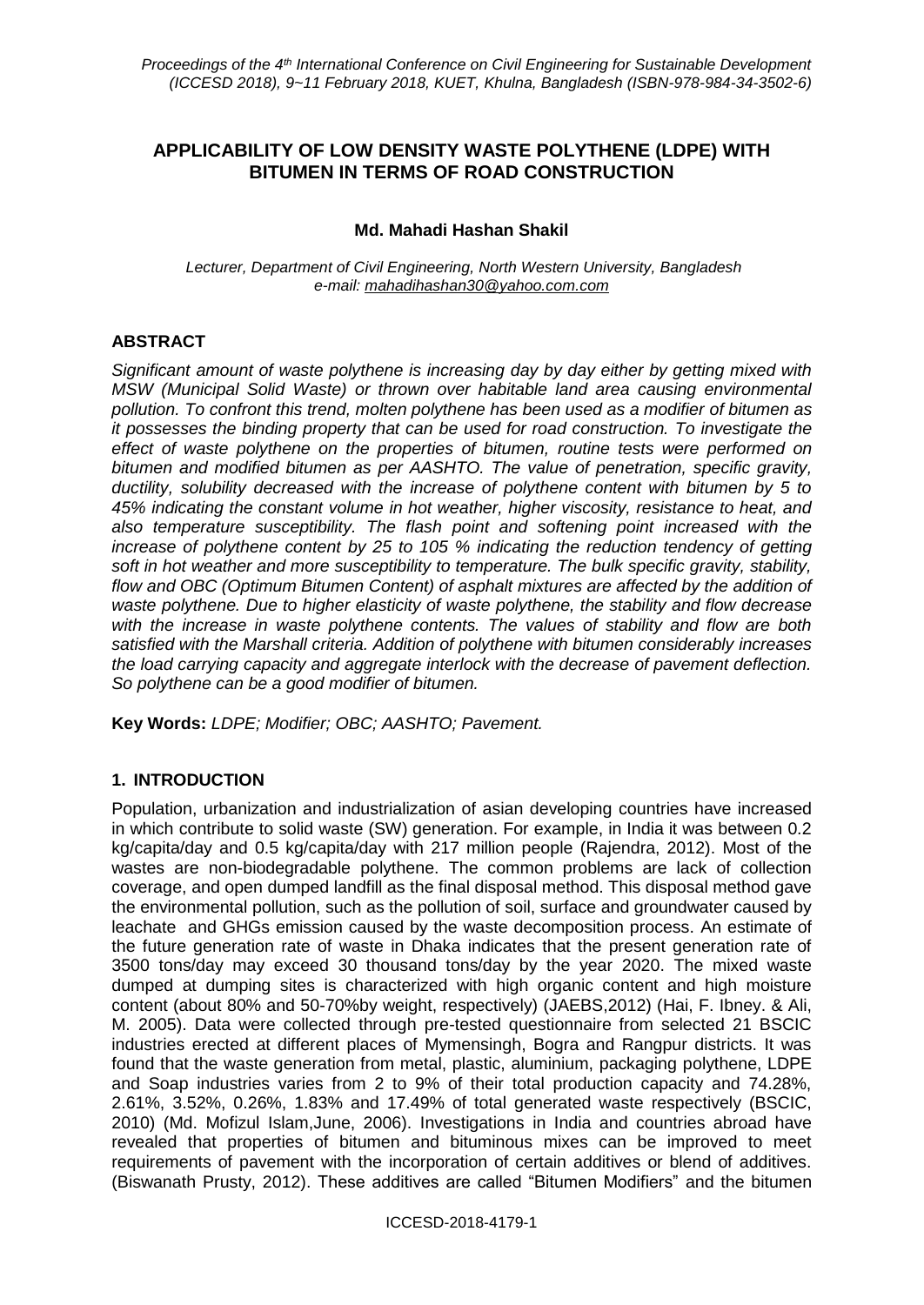premixed with these modifiers is known as modified bitumen. Modified bitumen is expected to give higher life of surfacing depending upon degree of modification and type of additives and modification. Bituminous pavement are subjected to a variety of loading conditions which result in the development of internal tensile stresses. This source of failure which is likely to be induced in bituminous mixtures as a result of this inherent tensile characteristics in bituminous mixtures is cracking. A number of researchers have experimented with the use of various materials as additives and modifiers in bituminous mixtures. One of the major problems of Bangladeshi Roads is formation of Pot holes which usually occurs when vehicular loads induce shear stresses that exceed the shear strength of the materials contained in the pavement structure. This depends on vehicular loads and the visco-elastic properties of the bitumen binder. Bitumen binders are required to have high stiffness at high temperatures to resist rutting while talking to environmental pollution. In recent years, numerous waste materials result from manufacturing operations, service industries and households in which several millions of plastics are produced and plastics are not being readily biodegradable will persist in the environment in a more or less unchanged state of a considerable time. The need of the hour is to use the waste plastic in some beneficial purpose.

In this study an attempt was made to find solution to overcome above discussed problems. The aim of the project is to study the performance of Low Density Waste Polythene (LDPE) in modified bitumen. By doing this, we will be able to reduce the cost and also improve the performance of flexible pavement for future highways construction due to the involvement of a more environmental friendly materials. Here 80/100 garde bitimen has been used. Penetration Grade 80/100 is a standard penetration grade bitumen usually used as a Paving grade bitumen suitable for road construction and for the production of asphalt pavements with superior properties. Here 80 indicates minimum and 100 indicates maximum penetration value in milimeter.

There are several objectives that need to be achieved when completing this project. The objectives are, to compare, under controlled laboratory conditions, the performance of the bitumen modified with an optimum percentage of waste polythene using the standard 80/100, to evaluate the behavior of bituminous mix when added with waste polythene and compare the result with conventional bituminous mix, to assess the different engineering implications and physical characteristics with the addition of waste materials into the binder mixture, to evaluate the economical implication with the use of waste polythene modified bitumen mixture as compared with the standard mixture.

## **2. METHODOLOGY**

For the binder the standard bitumen of 80/100 garde were used. The waste polythene were collected from the roadside waste garbage collectors and also from the domestic waste and dustbins. The polythene that has been used as modifier here is LDPE (Low Density Waste Polythene). This LDPE has been used because of some specific reasons. The LDPE is easily getable, very low costly, can be used very easily and less activities are needed to process it to use as modifier. Again HDPE (High Density Waste Polythene) is to some extent not properly available. That's the reaon why LDPE has been used here. The collected polythene wastes were washed, cleaned and dried. The polythenes were then shredded into very tiny pieces with klnife. The required quantities of polythene to be added with specified amount of bitumen for preparation of different percentage of polythene-bitumen. The blend were weighted and added in required percentage by weight of bitumen to the hot bitumen and the mixture was stirred well for about 30 minutes under temperature around 170-180°C. Clean waste polythene was shredded to 2-3 mm size which was used as recycled polythene. To investigate the effect of waste polythene on the properties of bitumen, five types of modified bitumen (MB) designated as  $MB<sub>5</sub>$ , MB<sub>15</sub>, MB<sub>15</sub>, MB<sub>25</sub> by addition of 5, 10, 15,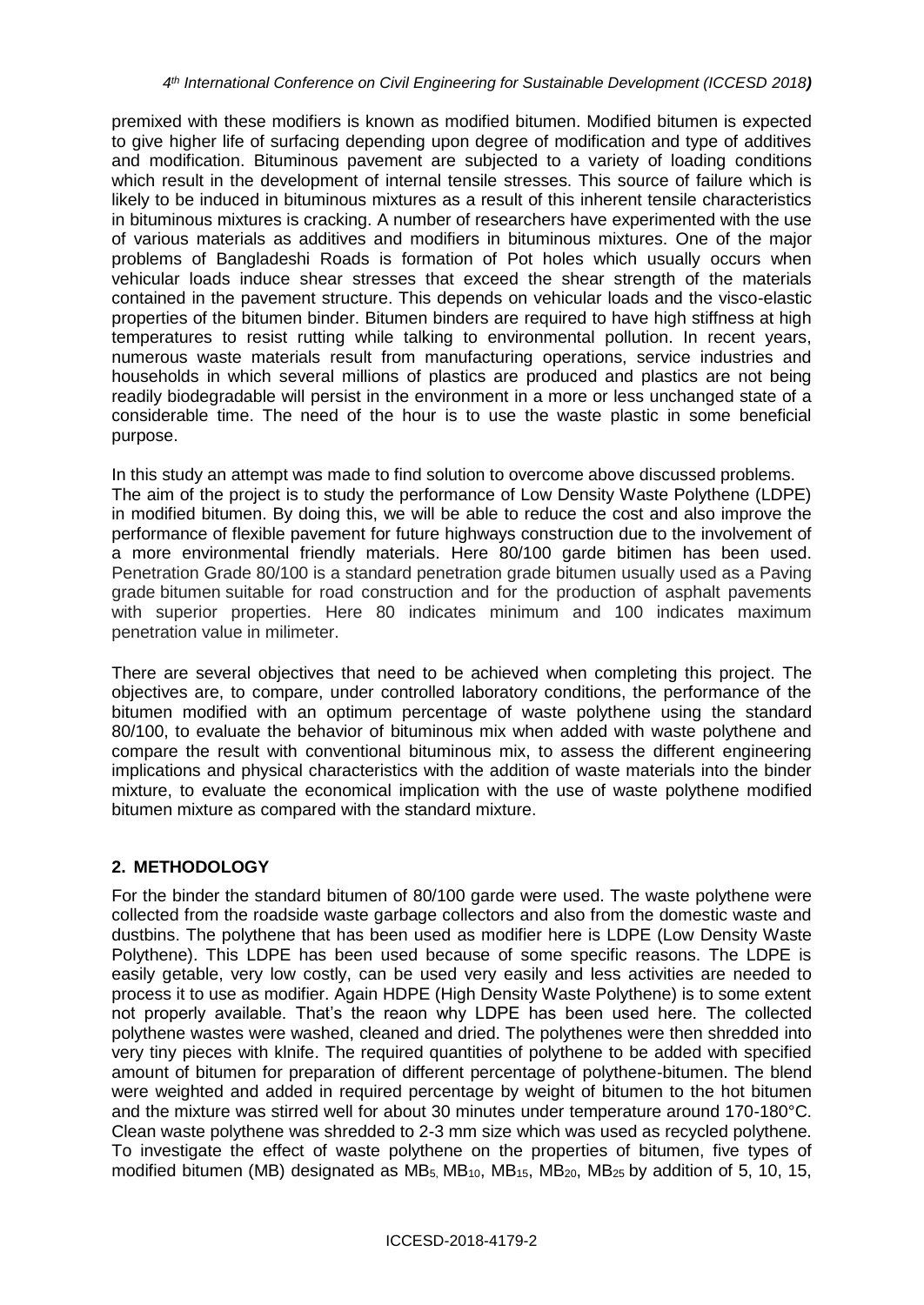20 and 25% of waste polythene in bitumen respectively. Routine tests and Marshall stability Test were performed on bitumen and modified bitumen as per AASHTO and test results were compared.

### **3. RESULTS AND DISCUSSION**

Regular tests that were performed on conventional bitumen and modified bitumen and results of the tests are as follows:

| <b>Types of</b><br><b>Bitumen</b> | <b>Specific</b><br>Gravity<br>At 25/25°C | <b>Penetration</b><br><b>Test Value</b><br>(mm) | Softening<br>point Test<br>Value (°C) | <b>Ductility</b><br><b>Test Value</b><br>(cm) | <b>Solubility</b><br><b>Test</b><br>Value | <b>Flash</b><br><b>Point</b><br>$(^{0}C)$ |
|-----------------------------------|------------------------------------------|-------------------------------------------------|---------------------------------------|-----------------------------------------------|-------------------------------------------|-------------------------------------------|
| Conventional<br>bitumen           | 1.01                                     | 81                                              | 45.2                                  | 79.6                                          | 96.7                                      | 340                                       |
| <b>5% LDPE</b>                    | 1.00                                     | 75                                              | 72                                    | 74.6                                          | 88.2                                      | 355                                       |
| 10% LDPE                          | 0.99                                     | 69                                              | 68.8                                  | 65                                            | 83.5                                      | 365                                       |
| <b>15% LDPE</b>                   | 0.99                                     | 65                                              | 76                                    | 54.3                                          | 75.2                                      | 380                                       |
| 20% LDPE                          | 0.98                                     | 57                                              | 84                                    | 49                                            | 69.2                                      | 400                                       |
| 25% LDPE                          | 0.95                                     | 53                                              | 93                                    | 44                                            | 60.5                                      | 420                                       |

Table 1: Conventional Test result performed on modified bitumen with different LDPE content

Table 1 shows the different test results performed on bitumen. From Table 1 it's been shown that the values were reduced from the roughly 100 mm of penetration to an average of 70 mm for LDPE. By norm the lower the penetration grade will imply a high viscosity, thus the modified bitumen has higher viscosity compared to standard bitumen. Another point to note would be the difference in terms of storage stability factor. This result shows that the modified bitumen has a large tendency for separation towards the top. The higher penetration value indicates the higher range of consistency. The softening point is generally higher for the polythene modified than the standard 80/100 grade bitumen. This phenomenon indicates that the resistance of the binder to the effect of heat is increased and it will reduce its tendency to soften in hot weather. Thus, with the addition of polythene the modified binder will be less susceptible to temperature changes. The results show that the ductility decreases with the increases of polythene content. No correlations could be found to indicate the relevance of the ductility in terms of fatigue or rutting resistance of asphalt. Specific gravity result indicates that the resistance of the binder to the effect of heat is decreased and it will reduce its tendency to increase its volume in hot weather. Thus, with the addition of LDPE, the modified binder will be susceptible to temperature changes. The solubility is generally lower for the LDPE modified and the standard 80/100 bitumen due to the increase of impurities. This phenomenon indicates that the resistance of the binder to the effect of heat is increased and it will reduce its tendency to soften in hot weather. Thus, with the addition of LDPE the modified binder will be less susceptible for pavement construction. The flash point is generally higher for the modified bitumen and the standard 80/100 bitumen. This indicates that the resistance of the binder to the effect of heat is increased and it will reduce its tendency to soften in hot weather.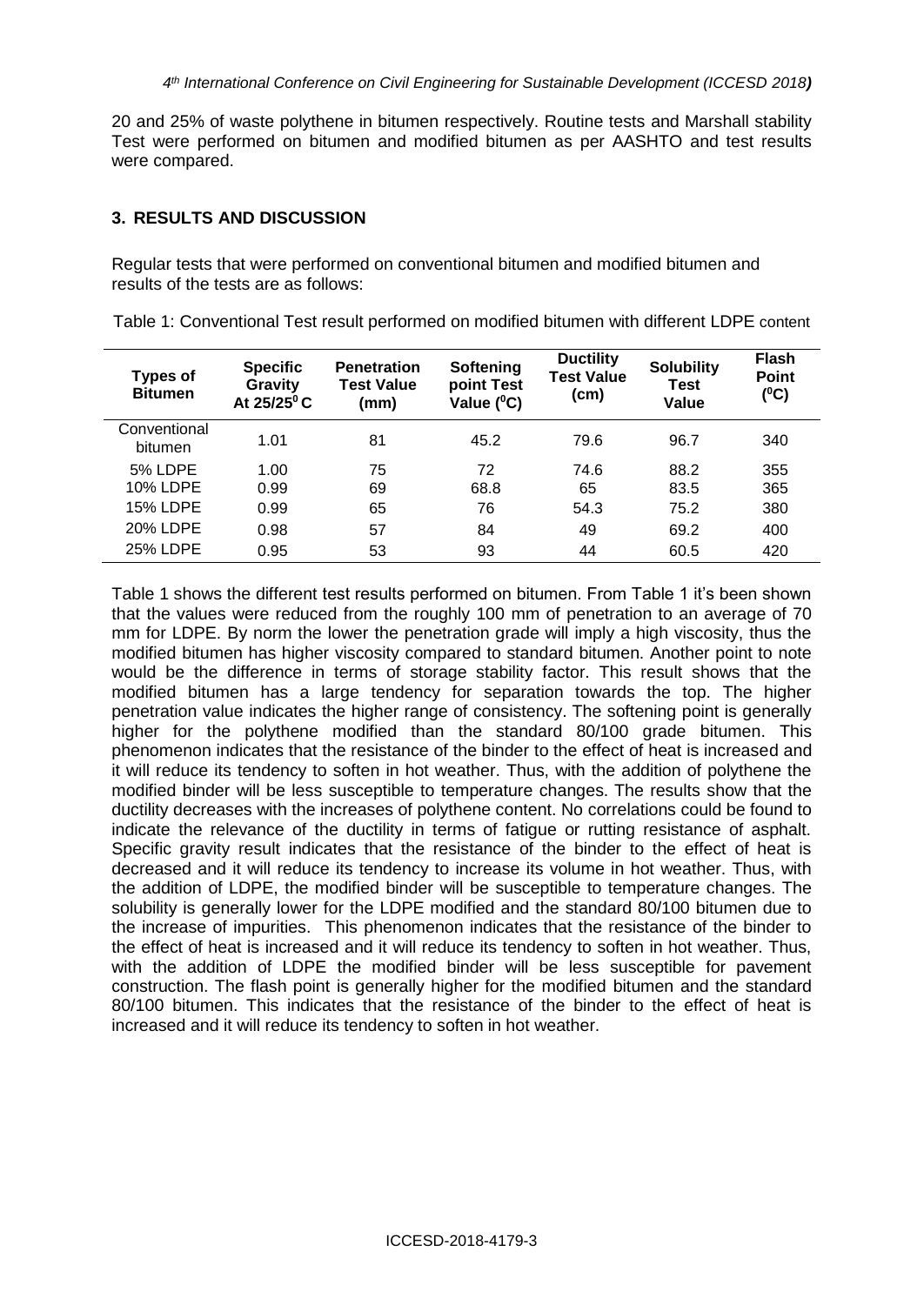|          | <b>Engineering Properties</b>            |                        |                   |                           |                               |                   |  |  |
|----------|------------------------------------------|------------------------|-------------------|---------------------------|-------------------------------|-------------------|--|--|
| LDPE (%) | Unit<br>weight<br>(Ib./ft <sup>3</sup> ) | Air<br>voids<br>$(\%)$ | <b>VMA</b><br>(%) | <b>Stability</b><br>(Ib.) | <b>Flow</b><br>(0.01)<br>in.) | <b>OBC</b><br>(%) |  |  |
| 5        | 135.4                                    | 59                     | 22.0              | 950                       | 1.5                           |                   |  |  |
| 10       | 136.7                                    | 46                     | 21.5              | 1022                      | 1.7                           | 5                 |  |  |
| 15       | 137.9                                    | 38                     | 21.7              | 955                       | 2.1                           |                   |  |  |
| 20       | 138.2                                    | 32                     | 22.2              | 750                       | 2.7                           |                   |  |  |
| 25       | 136.2                                    | 29                     | 23.0              | 550                       | 3.7                           |                   |  |  |

Table 2: Marshall Test Result



Figure: 1: Marshall Stability Vs. % MB wt. of mix





Figure: 2: Flow Vs. % MB wt. of mix



Figure: 3: Unit Wt. Vs. % MB wt. of mix Figure: 4: % Air void Vs. % MB wt. of mix



ICCESD-2018-4179-4 Figure: 5: % VMA Vs. % MB wt. of mix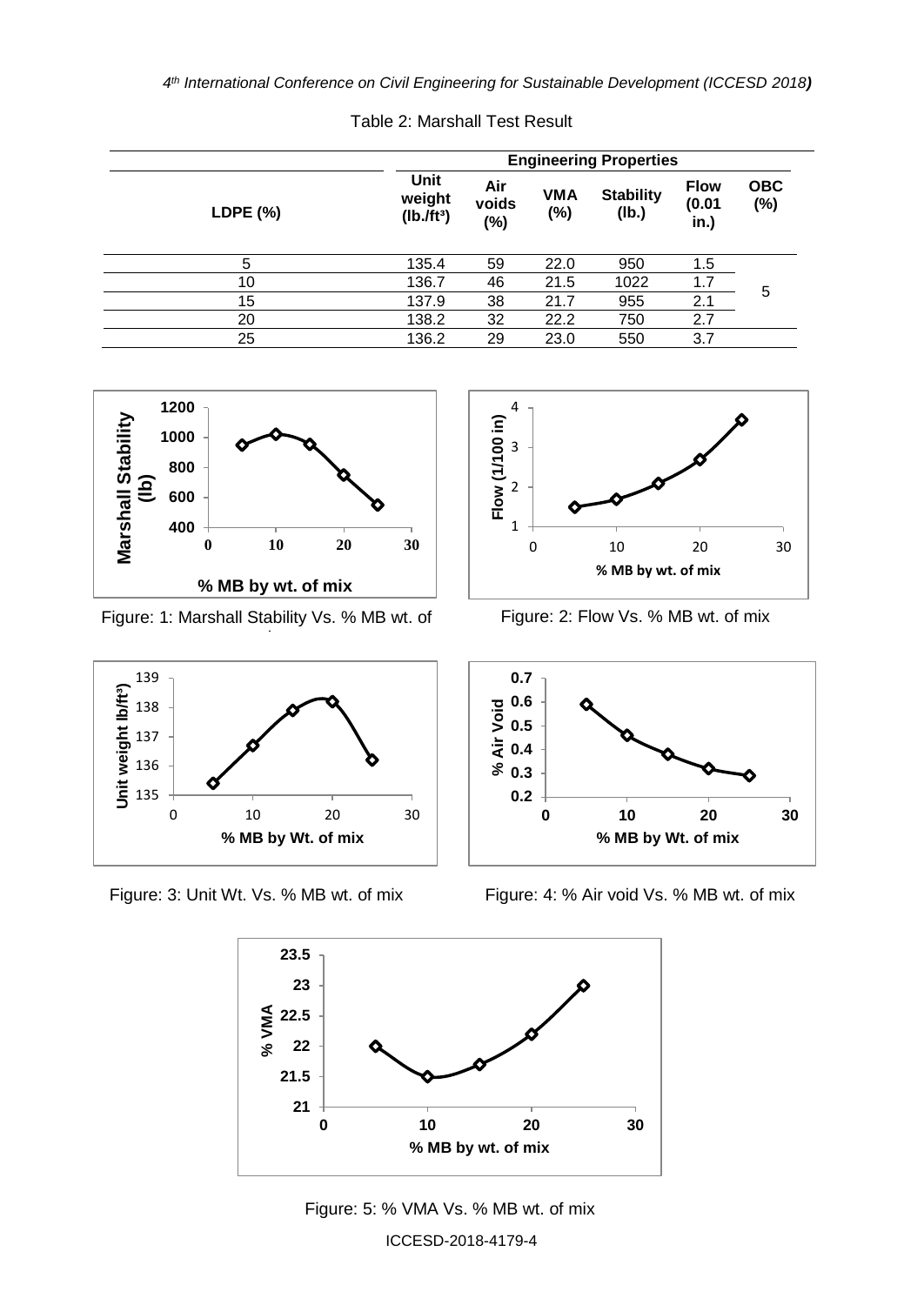From the figures 1,2,3 & 4 above, it was determined that maximum specific gravity is obayined at 5% of LDPE so as the other values decreasing from the tope with the addition of LDPE with bitumen. Thus, if average is taken of the values of LDPE the optimum bitumen content for the bituminous mixture is found as 5%. Table 2 shows the Marshal Test result where teh values for modied bitumens are provided. Marshal test was conducted on modified bitumen only and the variations of results were observed for differnet percentages of LDPE in bitumen. From table 2, it was found that the unit weight, stability, flow and OBC of bitumen mixtures are affected by the addition of waste polythene. Because the specific gravity of LDPE is far less than that of aggregate, the bulk specific gravity of LDPE modified asphalt mixtures decrease with the increase in waste polythene. Due to lower compressive strength and higher elasticity of waste polythene, the stability and flow decrease with the increase in waste polythene contents. The values of stability and flow are both satisfied with the Marshall criteria. The values of stability and flow are both satisfied with the Marshall criteria. The stability, VMA (%), and air void varied by 14%, 3.8%, and 39 % respectively. The same trend can be observed for Voids in Mineral Aggregate (VMA). With the addition of LDPE into the binder, the VMA reduced by 0.4% respectively. These variation were detemined by simple arithmatic calculation as the table shows the variations of results in case of stability, flow, % Air void and % VMA. Addition of polythene has considerably increased the load carrying capacity and aggregate interlock with the decrease of pavement deflection.

### **4. CONCLUSIONS**

From the study, the following can be concluded that-

The incorporation of LDPE affects the properties of the conventional bitumen. This can be seen through the penetration and ring and ball test whereby the binder properties are observed to undergo changes due to the addition of the LDPE. From the penetration test results, the penetration values of LDPE modified bitumen are lower than the conventional bitumen. The penetration values decreased from around 100 mm for conventional bitumen to around 70 mm for LDPE modified bitumen respectively. This means that the incorporation of both additives results in the increase in stiffness of the conventional bitumen. The same trend can be observed for the ring and ball test. The test results show that the softening point value increased from 43°C for conventional bitumen to around 50°C for LDPE modified bitumen respectively. Hence, the inclusion of both the additives into the conventional bitumen increases the viscosity of the conventional bitumen. Besides that, in terms of storage, it can be concluded that modified bitumen are not suitable for long-term storage. After mixing with additives, modified bitumen should not be stored temporarily because separation process will occur between the bitumen and the additives. This is due to the fact that the LDPE did not dissolve fully in the mixing process and thus after it was stored for one day, separation process occurred.

For this study the mixture components selection were done in accordance with JKR recommendations. The mixture components consist of granite as the coarse aggregate, the river sand as the fine aggregate and the Ordinary Portland cement (OPC) as the filler. For the binder the standard bitumen 80/100 were used. One waste materials that have been identified are LDPE. The properties of the bituminous mixtures were determined from the results of the Marshall.

From the results the following conclusions can be drawn:

 $\triangleright$  The stability load increased extremely with the addition of LDPE. This is due to the formation of a stronger binder proving the formation of the binding gel.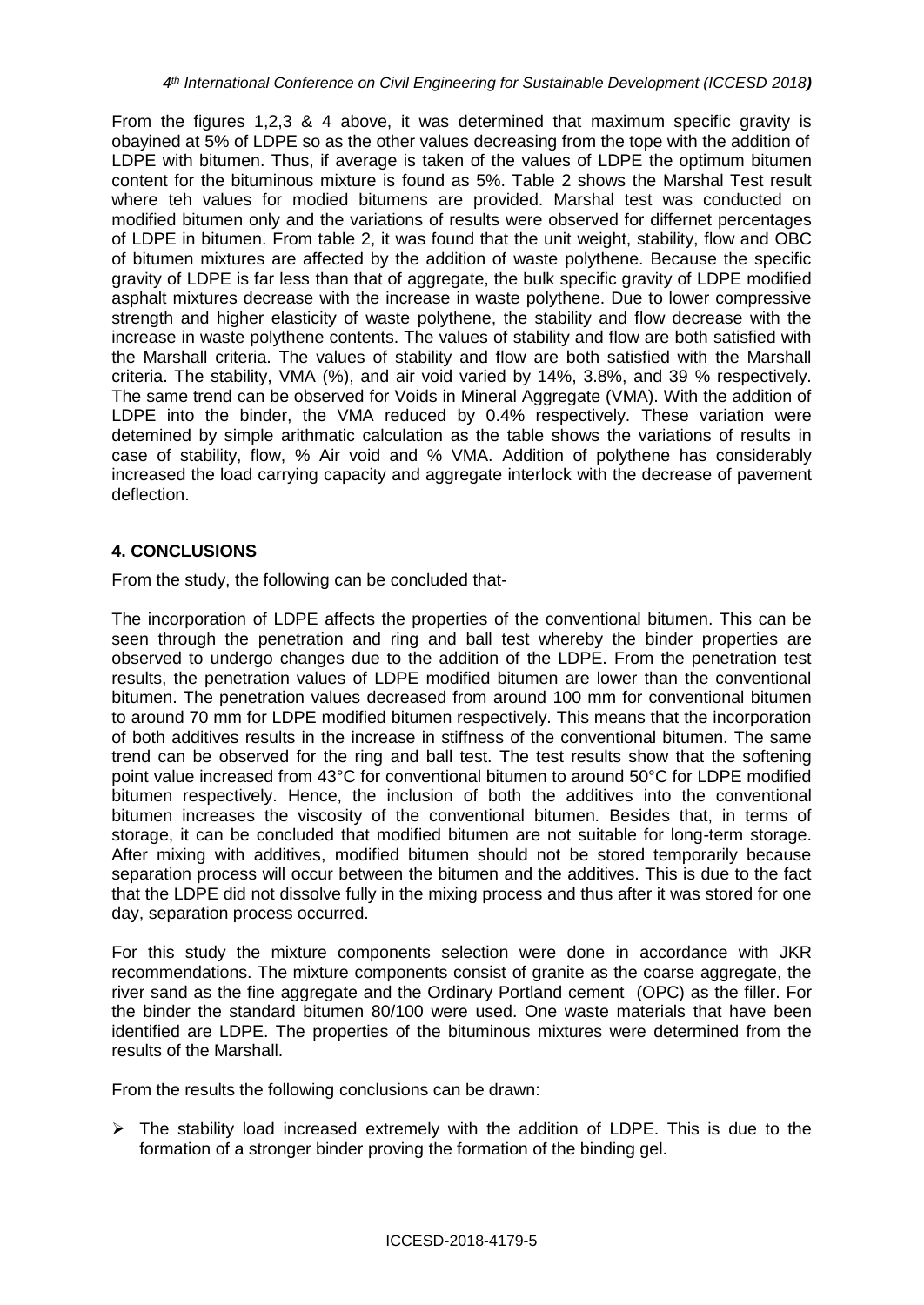- $\triangleright$  For LDPE modified mix has the lowest value of flow but the difference is roughly around 0.5mm compared to the conventional mix which is not that significant.
- $\triangleright$  The porosity of the binder is reduced with the addition of LDPE. The proportion of voids decreases with addition of LDPE which is justified by a courser binder resulting from the partial digestion of the crumb LDPE in the reaction with bitumen.

The result of Marshall Test that the influence on engineering properties of the LDPE modified bituminous mixture are not that significant except for the stability where the stability of the bituminous mixture improves tremendously after LDPE is added as additive into the bitumen.

### **4.1 Issues Identified & Recommendations for Further Research**

This study presents laboratory findings of the influence of incorporating LDPE as additives to the binder and investigates the effect on the binder properties and the performance of the bituminous mixture. However, for a better assessment on their influences as additives to the binder as well as to verify and validate the results obtained in this investigation, the following recommendations are suggested:

In terms of modification of binder, there are other aspects affecting the performance of binder such as:

- $\triangleright$  The Type of Polythene different polythene have different properties. For example, LDPE, HDPE etc.
- $\triangleright$  The proportion of LDPE added to the standard bitumen Previous investigations have shown that the amount of additive added can cause adverse effect if too much or too less amount is added to the bitumen. Hence, further study need to be conducted using different percentage of additive to know the optimum content.
- $\triangleright$  The Temperature The influence of temperature is known to be one of the factors to influence fatigue response of material. In this study, the performance test was only carried out at only one temperature. Therefore, in order to better understand the performance, test should be carried out at various temperatures preferably between the lowest and highest temperature the pavement may be exposed.
- $\triangleright$  The compatibility between the LDPE with the bitumen It was mentioned earlier that the additives failed to dissolve completely in the bitumen after mixing. One thing that can be done to improve this is to conduct study by adding certain solvent such as extender oil or maybe gasoline to ensure the additives can dissolve completely. It is reported that the addition of extender
- $\triangleright$  Storage stability Further study can be conducted to see how long a modified binder can last before separation process occur prior to mixing of bituminous mixture. It would be beneficial if the optimum storage can be estimated for economic purpose.